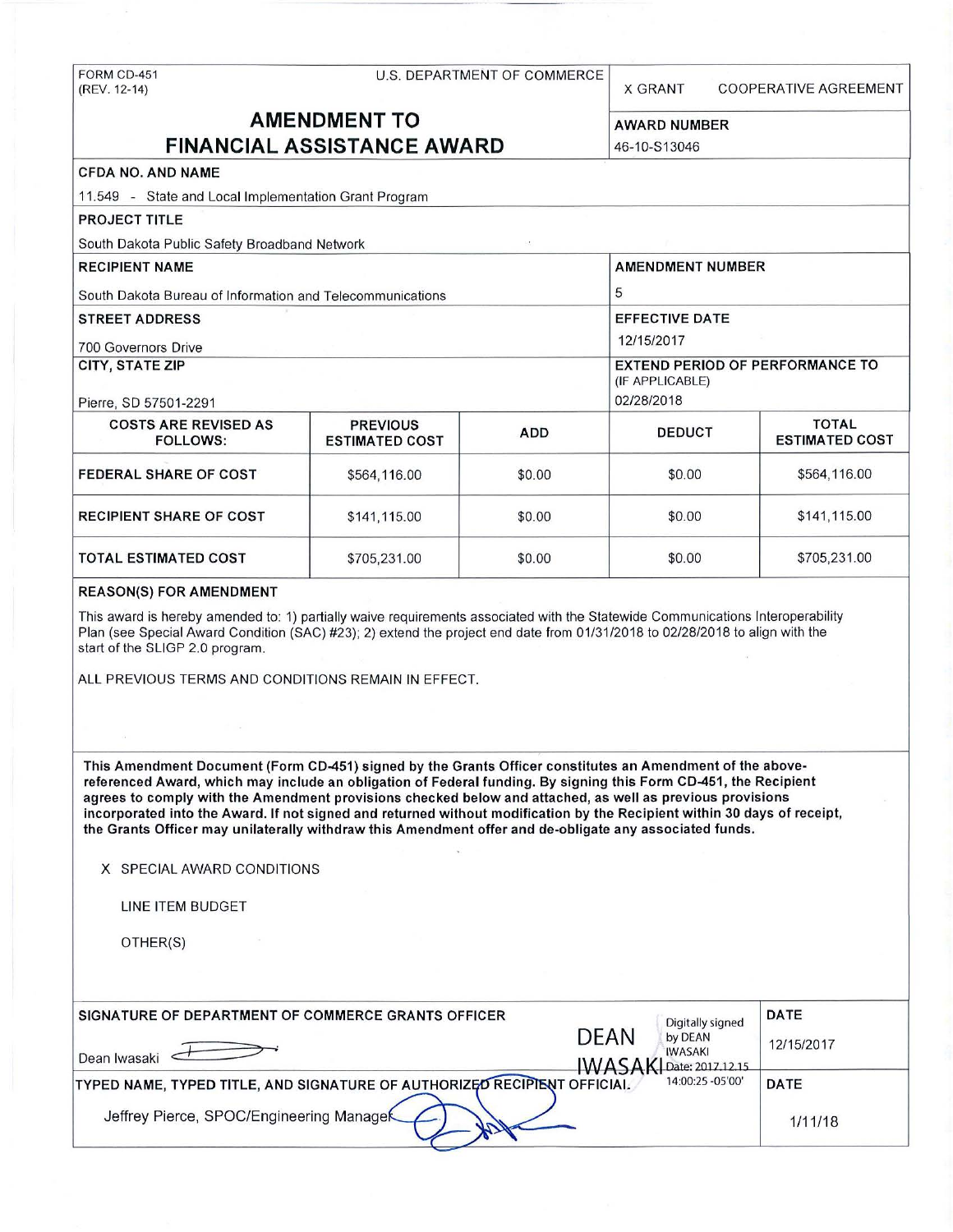Award Number: 46-10-S13046, Amendment Number 5 Federal Program Officer: Michael Dame Requisition Number: 17017 Employer Identification Number: 466000364 Dun & Bradstreet No: 837184274 Recipient ID: 4663468 Requestor ID: 4663468

### **Award ACCS Information**

| <b>Bureau</b><br>Code | <b>FCFY</b> | <b>Project-Task</b> | <b>Org Code</b>        | <b>Obi Class</b> | <b>Obligation Amount</b> |
|-----------------------|-------------|---------------------|------------------------|------------------|--------------------------|
| 61                    | 2013        | 8150000-000         | 11-00-0000-00-00-00-00 | 41-19-00-00      | \$0.00                   |

#### **Award Contact Information**

| <b>Contact Name</b>   | <b>Contact Type</b> | Email                   | <b>Phone</b> |
|-----------------------|---------------------|-------------------------|--------------|
| Mr. Jeffery<br>Pierce | Administrative      | jeff.pierce@state.sd.us | 605-773-4347 |

Nuria Martinez<br>
100 Bureau Drive, MS 1650<br>
100 Bureau Drive, MS 1650<br>
100 Bureau Drive, MS 1650 100 Bureau Drive, MS 1650 (301) 975-6215 (301) 975-4166

#### **NIST Grants Officer: NIST Grants Specialist:**

Gaithersburg, MD 20899-1650 Gaithersburg, MD 20899-1650